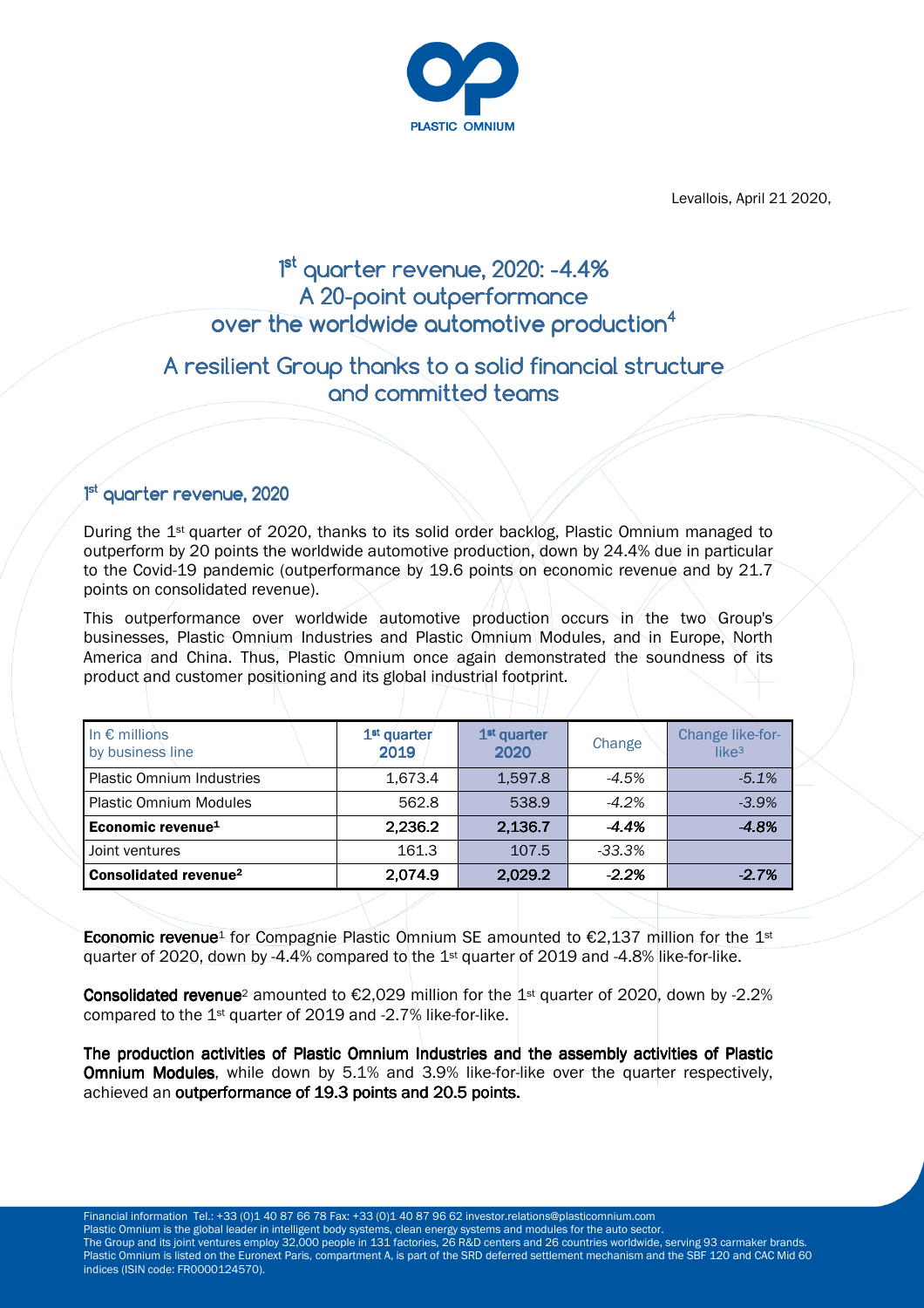| In $\epsilon$ millions and % of sales<br>By region | 1 <sup>st</sup> quarter<br>2019 | 1 <sup>st</sup> quarter<br>2020 | <b>Change</b> | Change<br>like-for-<br>like* | <b>Automotive</b><br>production <sup>4</sup> |
|----------------------------------------------------|---------------------------------|---------------------------------|---------------|------------------------------|----------------------------------------------|
| Europe                                             | 1,206.5<br>54%                  | 1,182.1<br>55%                  | $-2.0%$       | $-2.2%$                      | $-20.8%$                                     |
| North America                                      | 599.0<br>27%                    | 647.7<br>30%                    | $+8.1%$       | $+5.8%$                      | $-11.1%$                                     |
| China                                              | 184.8<br>8%                     | 121.4<br>6%                     | $-34.3%$      | $-34.0%$                     | $-49.3%$                                     |
| Asia excluding China                               | 185.8<br>8%                     | 136.4<br>6%                     | $-26.6%$      | $-26.0%$                     | $-14.5%$                                     |
| South America                                      | 37.4<br>1%                      | 24.3<br>1%                      | $-35.0%$      | $-18.9%$                     | $-16.6%$                                     |
| Africa                                             | 22.7<br>1%                      | 24.7<br>1%                      | $+9.1%$       | $+11.7%$                     | $-4.2%$                                      |
| Economic revenue <sup>1</sup>                      | 2,236.2                         | 2,136.7                         | $-4.4%$       | $-4.8%$                      | $-24.4%$                                     |
| Joint ventures                                     | 161.3                           | 107.5                           | $-33.3%$      |                              |                                              |
| <b>Consolidated revenue<sup>2</sup></b>            | 2,074.9                         | 2,029.2                         | $-2.2%$       | $-2.7%$                      | $-24.4%$                                     |

\* Change like-for-like = at constant scope and exchange rates

In **Europe**, automotive production, already expected to decrease by around 5% before Covid-19, suffered from the OEMs' abrupt shutdowns as of mid-March, resulting in a decrease of 20.8% for the 1st quarter of 2020. In this context, Plastic Omnium's revenue amounted to €1,182 million, down 2.2%, an outperformance of 18.6 points. It benefited in particular from strong business in Spain, the continued success of the SCR emissions control system and the extension of its modules range.

Since mid-March, the Group's 55 European plants have been gradually shut down. To date, 14 plants have restarted production.

Revenue in **North America** continued to benefit from the ramp-up of the new American and Mexican plants. Economic revenue amounted to €648 million, up by 5.8% like-for-like, an outperformance of 16.9 points.

From the end of March, production at the 27 North and South American plants has been progressively stopped. They are still at a standstill today.

China, which was the first country affected by Covid-19 and by OEMs' shutdowns since end of January, saw a 49.3% decrease in automotive production during the 1st quarter of 2020. In this context, Plastic Omnium's revenue limited its decline to -34% thanks to its solid order backlog, an outperformance of 15.3 points.

The Group began to shut down its plants at the start of February. By mid-March, all of the Group's 29 Chinese plants had restarted production. Their utilization rate is around 50% today.

In Asia excluding China, business decreased by 26% like-for-like, in a market that declined by 14.5%. From an operating standpoint, after short plant shutdowns, the activity restarted in South Korea and Thailand and continued in Japan; it is stopped in India and Malaysia.

On a worldwide basis, 81 out of the Group's 131 plants are currently closed. The OEMs' shutdowns are programmed for announced or estimated periods up to end April - during May 2020 but the Group is preparing for possible later re-openings. The impact on the Group's activity during the 2nd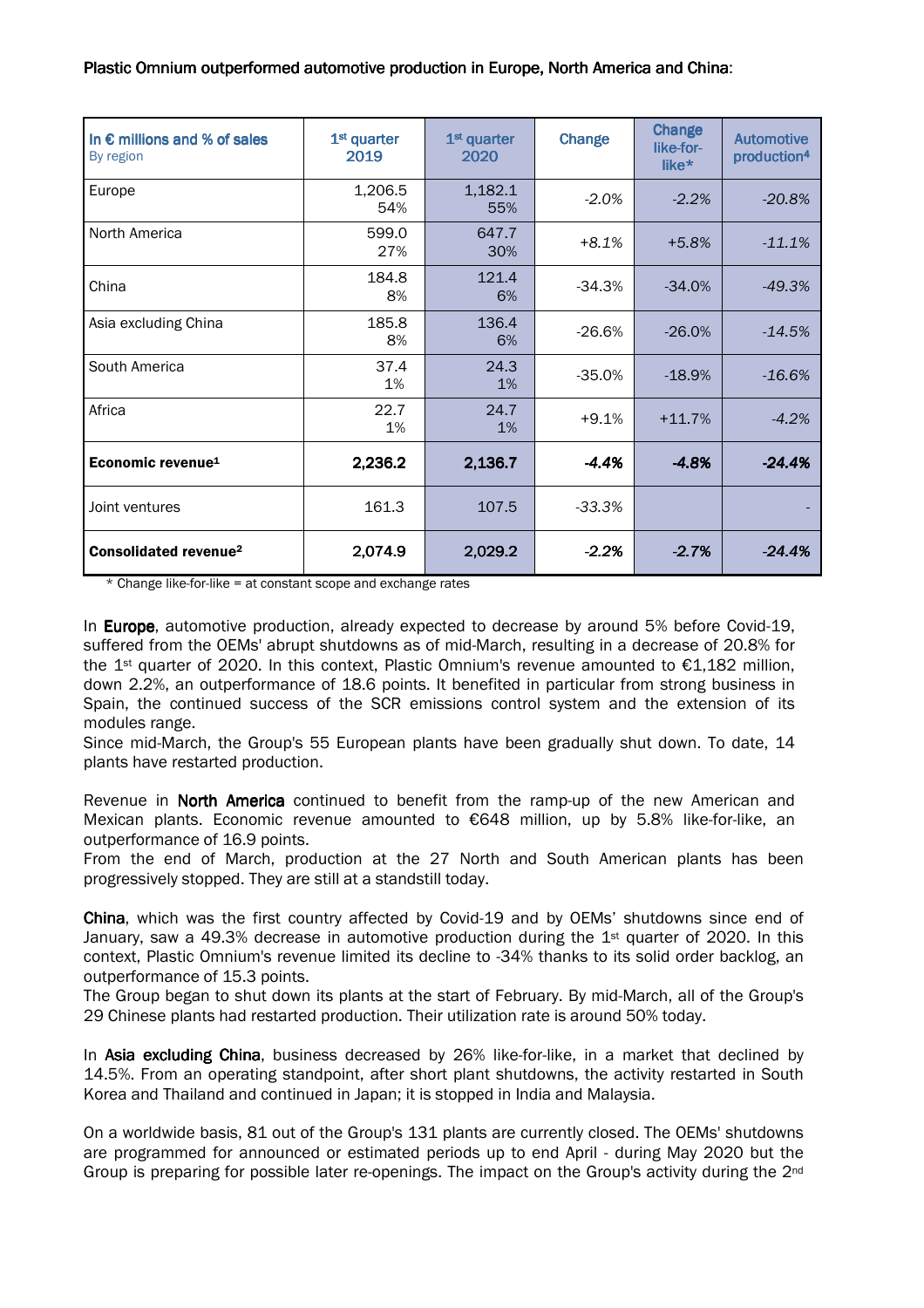quarter will depend on the pace of restarts at OEMs' plants, the stabilization of the global logistics chain and demand from final consumers.

Based on its experience of restarting its 29 Chinese plants, Plastic Omnium expects, in Europe and North America, a gradual restart of its industrial footprint between the start of May and end of June with utilization rates that will remain moderate for the first few months. The Group already expects a strong decline in revenue for the  $2^{nd}$  quarter in an automotive market down by 45%.

#### The Group's operational management and reactivity with regard to plant closures

Having anticipated from the start of the year a significant decrease in automotive production then a growing risk from the Covid-19 pandemic, the Group has, for several months, organized itself to reduce its costs and be ready to rapidly adjust its industrial footprint. In the current context, these cost reduction plans have been strengthened through extremely rapid implementation and daily management on a site-by-site basis;

- Payroll flexibility measures have been implemented, according to the available provisions, in all European plants (*chômage partiel* in France, *kurzarbeit* in Germany, etc) and American plants (temporary lay-offs in the United States) from their dates of closure; the contracts of temporary employees (representing 20% of the workforce) in the countries concerned were terminated;
- These measures also cover all of the Group's R&D centers and administrative centers outside of China;
- The 305 Group's executives, as well as all of the members of the Group's Board of Directors, more than ever mobilized to manage the situation, are contributing to the collective effort. Compensation for executives has been reduced by 15% during the activity stoppage time (-20% for Executive Committee members and -25% for executive directors) and the annual directors' compensation was reduced, on their initiative, by 15%;
- All non-essential expense commitments have been stopped and the application of this rule strictly controlled;
- Cost reduction plans are subject to daily reporting.

All of these measures have enabled the Group to significantly reduce its breakeven.

#### The Group supports its employees through accompanying measures; he also created an ACT FOR ALL<sup>TM</sup> fund dedicated to the fight against the impacts of Covid-19

Plastic Omnium has implemented support measures in numerous countries, along with its social partners, in the form of additional compensation, early vacations, or hour banks to reduce the loss of purchasing power for its employees affected by the work flexibility measures.

The Group has also created a specific fund with an initial amount of  $\epsilon$ 1 million dedicated to the fight against Covid-19. This will provide immediate tangible support for local players, as part of the Group's CSR policy, ACT FOR ALLTM. Thanks to this fund and guided by the directors of plants and sites spread over 26 countries, Plastic Omnium's teams implement and finance local initiatives for the elderly, isolated people, health workers and all workers engaged in the front line against Covid-19.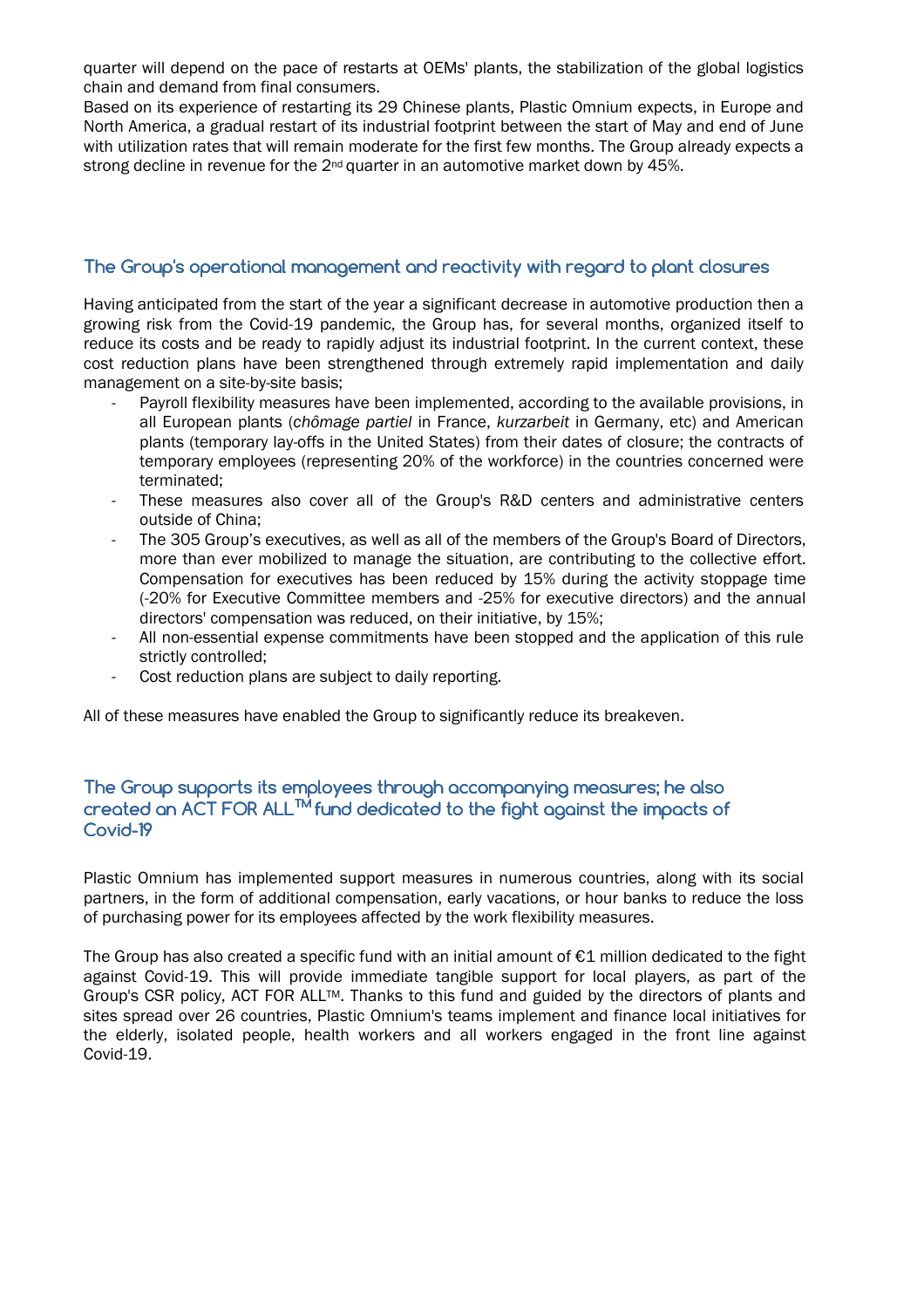#### The Group is preparing for the restart of its plants

Based on the experience gained during the restart of its 29 plants and two Research and Development centers in China, Plastic Omnium has anticipated and already implemented very detailed plans for the restart of its sites in order to protect the health of its employees, in close cooperation with the OEMs, employee representatives and all its suppliers:

- The Group is organizing health and protection measures for its employees in order to be able to restart the sites' activities, whilst ensuring maximum safety for all:
	- o Masks, hydro-alcoholic sanitizing gel and gloves will be provided to all employees;
	- o Plastic Omnium has set up two production lines for surgical masks. With one in France and one in Mexico, these will enable the Group to cover its own needs as of of May;
	- o Employees' temperatures are electronically checked at each entry on-site;
	- o The production layout has been changed to ensure that employees do not cross paths at team changes;
	- o Work stations are disinfected at each team change and common areas every 2 hours. A maximum number of doors are left open;
	- o The number of employees has been reduced in the common areas (cafeteria, break room) with a minimum distance of 1 meter between each;
	- The Group is ensuring the efficient restart to its entire supply chain.
- It is implementing validation processes to guarantee the best quality standards.

#### Sound financial structure

With a very solid financial position, the Group:

- strictly complies with all of its payment commitments towards its suppliers;
- has not requested the deferral of expenses, nor guaranteed loans from the French Government;
- will repay in May 2020, as planned, its €500 million bond at maturity;
- will pay, on May 4, 2020, a dividend of  $\epsilon$ 0.49, reduced by 34%, for a total of  $\epsilon$ 72 million, after approval from the Shareholders' Meeting of April 23, 2020.

It has focused on measures to preserve its cash, by strictly managing its working capital requirement and by reducing its investments for the year by at least 30% (compared to €512 million in 2019), whilst reinforcing its innovation strategy, particularly in hydrogen. It has also suspended its share buybacks.

Plastic Omnium has €2.6 billion of liquidity as of April 21, 2020:

- €1.3 billion in cash and cash equivalents,
- $E1.3$  billion in confirmed and undrawn credit lines, with an average maturity of 5 years.

Plastic Omnium has carried out stress tests on its cash in the eventuality of a pandemic that extends over a longer period. These simulations have confirmed that all of the measures taken and its significant cash enable it to deal with the total stoppage of production, on a worldwide level, for several months, while meeting all of its payment dates.